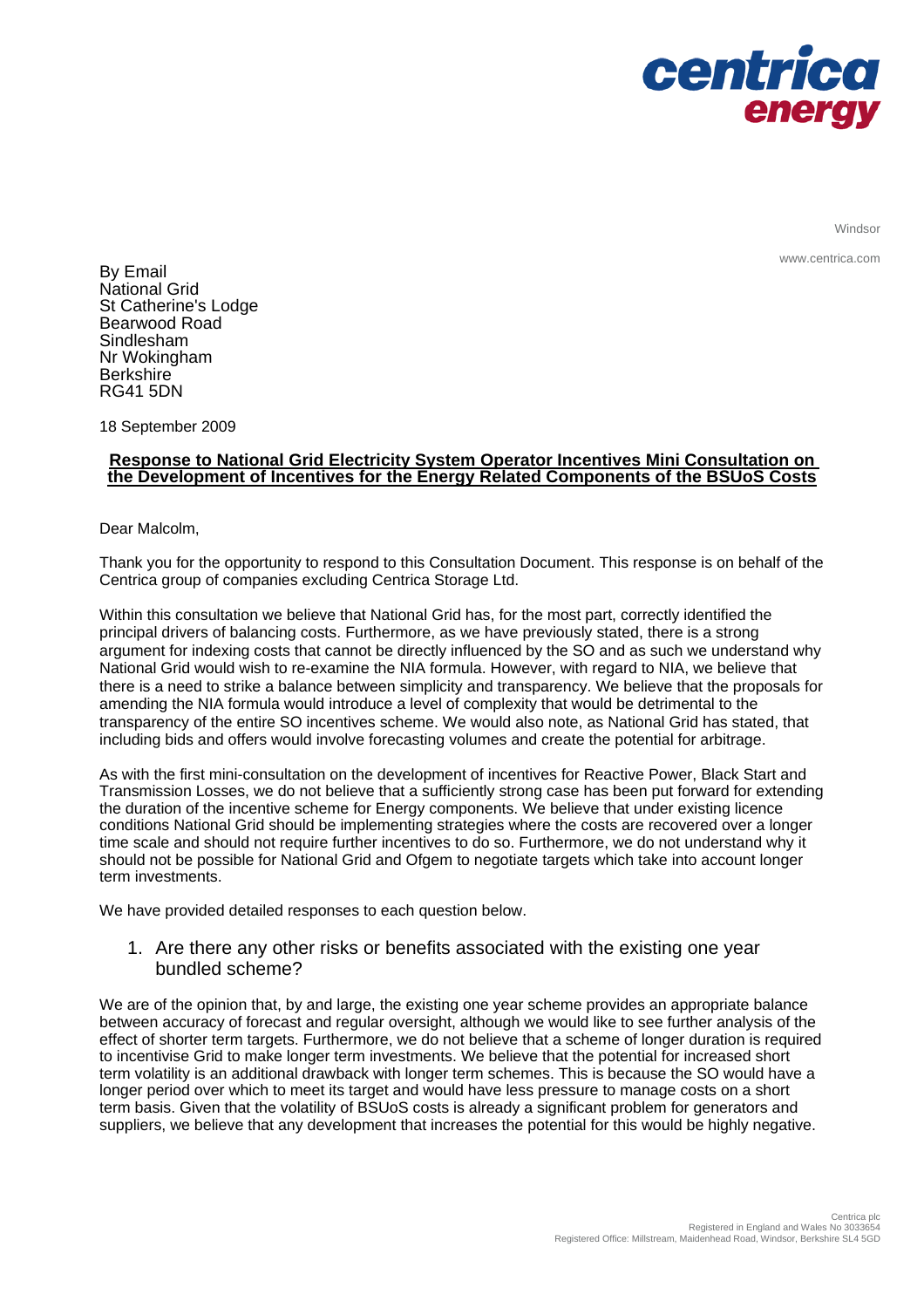

- 2. Have all cost drivers been captured and correctly identified as being within or outside National Grid control?
- 3. Do you consider that there are elements within these cost drivers that are within National Grid control? What are these and how do you believe these should be considered going forward?

We believe this to be a largely accurate account of Grid's influence over the cost drivers identified. The prevailing electricity price and Balancing Mechanism prices are evidently key cost drivers of balancing services and largely outside of National Grid's control. We agree that the variable nature of wind will have significant consequences for how the network is managed; operating margins, STORR, plant availability and flexibility requirements are just a few examples of aspects of network operation that will be affected with greater wind generation volumes. However, it is vital that National Grid focuses on exploring ways to minimise increased costs associated with more wind generation on the system. More flexible STORR contracts and projects to improve wind forecasting techniques are potential mitigation tools. Furthermore, wind itself will begin to play a larger role within the Balancing Mechanism and as such wind should increasingly be viewed by the SO as part of the solution rather just the problem. We would also note the improvements being made in the accuracy of wind forecasting and that it is vital that National Grid utilise the improvements in wind forecasting to minimise balancing costs. In essence, National Grid's actions will require an increased amount of flexibility as more wind comes online.

4. Do you agree that Energy Imbalance, Margin, Footroom, Response and Fast Reserve share the same cost drivers and should be considered together as the Energy component?

Centrica is largely in agreement that energy imbalance, margin, footroom, response and fast reserve share the same cost drivers. However, we believe that additional factors have an influence over footroom. In addition to the power price, plant flexibility, the running patterns of the French interconnector and headroom are also key drivers of the cost of footroom. Nevertheless, on balance we do not believe that this warrants unbundling this segment from the other Energy components.

5. Do you agree with the need for an adjustment factor to mitigate the risk of variations to cost drivers outside National Grid control?

As we have previously stated, Centrica believes that, within reason, there is a strong argument for indexing costs that cannot be directly influenced by the SO as the incentive would become focused on those costs that can be optimised by the System Operator. In that respect we support the use of NIA.

- 6. Do you agree that it would be appropriate for any adjustment term to cover the identified items?
- 7. Are there any other terms that you believe it would be appropriate for any adjustment term to cover? If so, what would these be and how would these work?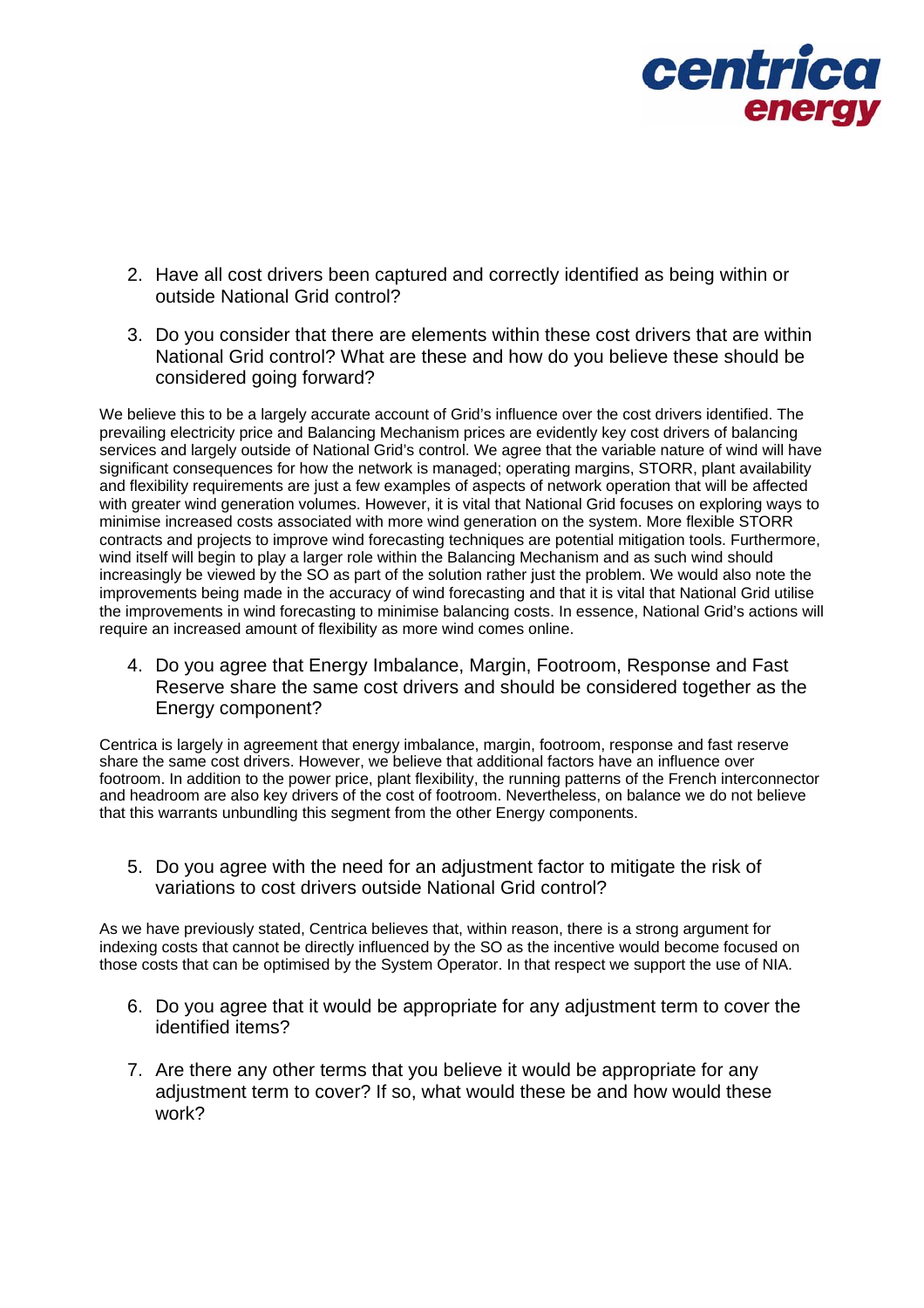

8. Do you agree that there is a balance between improving the fit and simplicity or should simply the best fit be found?

We do not believe that NIA should incorporate the additional drivers outlined in the consultation. In particular, we believe that including bids and offers would introduce an extra layer of complexity. Also, as National Grid has indicated, this could also lead to the potential for inaccuracy as Grid would have to forecast bids and offers volumes and a potential for arbitrage would be created.

We are strongly of the opinion that a balance must be struck between simplicity, transparency and accuracy. Industry engagement in the development of the SO incentives process is vital for the schemes to remain legitimate. As such, we believe that a significant increase in the complexity of NIA could lead to disengagement of interested parties, thereby undermining the entire SO incentives process.

9. Which calculation period do you think is more appropriate, daily or half hourly?

At the present time, given that it is still in the initial phases, we believe that more analysis is needed in order to better understand the impact of moving to a daily calculation. We would like to see this additional analysis included in the Initial Proposals consultation when it is published in October.

- 10. Which variables do you think should be included in an improved NIA?
- 11. What other NIA formats should be considered? Do you believe that there are benefits in including a NIA methodology that has a kinked line?

Centrica is largely comfortable with the current NIA methodology and believes that any changes made to improve accuracy should not have a highly negative impact on transparency. We believe that the incorporation of a kinked line would involve an increase in complexity that has the potential to cause industry disengagement with the SO Incentives process.

12. Do you believe there are benefits in the implementation of a longer than one year scheme?

Currently we do not believe that a sufficient case has been put forward to warrant increasing the duration of the incentive scheme. As we have stated in previous consultations, under existing licence conditions National Grid should be investing in long term efficiency tools and should not require further incentives to do so. In essence, we do not consider that there are currently any obstacles to National Grid implementing strategies where the costs are recovered over a longer time scale. We do not understand why it should not be possible for National Grid and Ofgem to negotiate targets which take into account longer term investments.

13. Are there any additional benefits or drawbacks in the development and implementation of an unbundled incentive?

An additional benefit of a bundled scheme not mentioned within the consultation is the simplicity that it affords the scheme. Whilst we accept that the relationship between the individual Energy-related segments is stronger than with other system costs, we do not believe that unbundling is warranted.

## 14. Do you have any other comments regarding this consultation? - Document structure